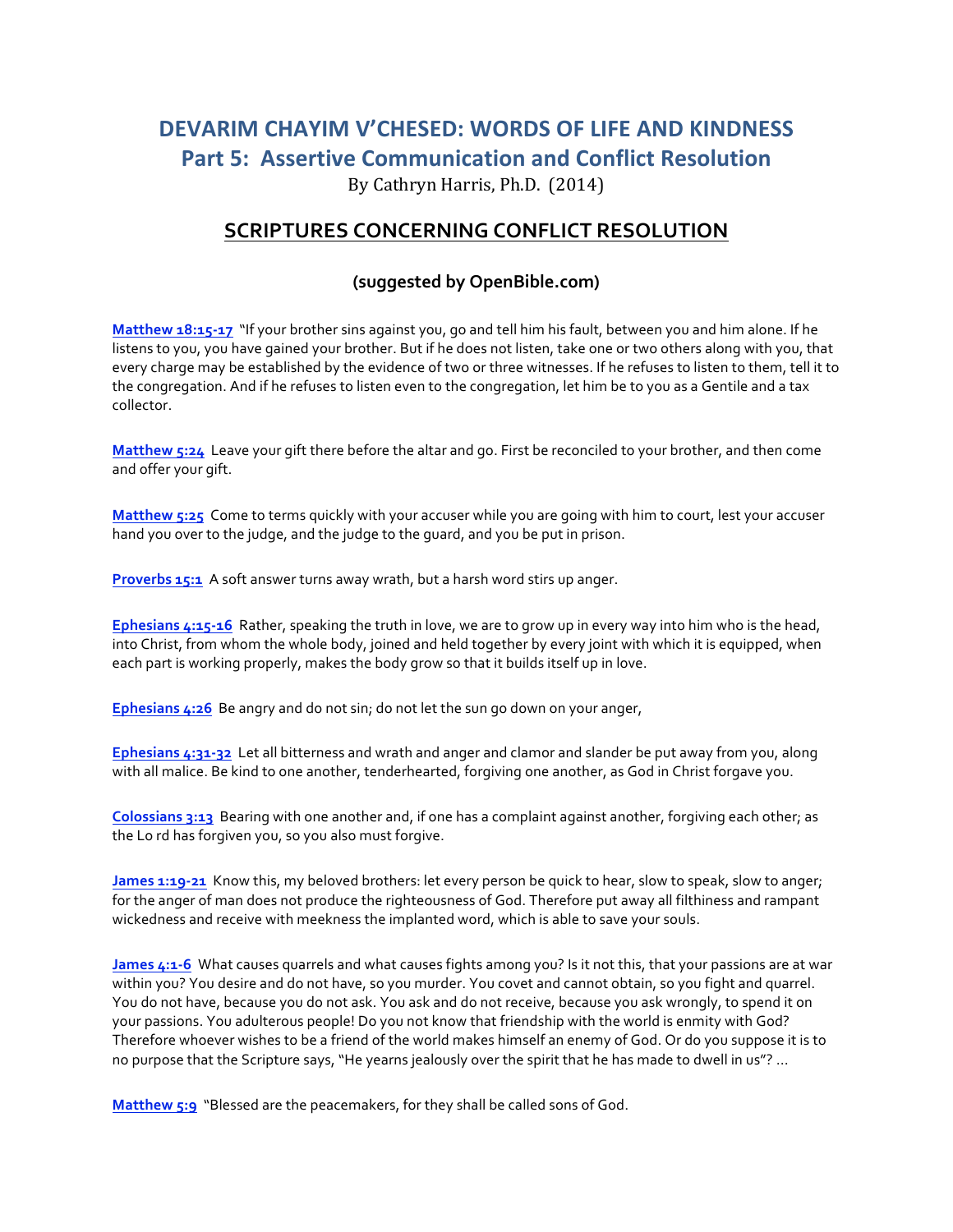**Matthew 7:5** You hypocrite, first take the log out of your own eye, and then you will see clearly to take the speck out of your brother's eye.

**James 5:16** Therefore, confess your sins to one another and pray for one another, that you may be healed. The prayer of a righteous person has great power as it is working.

Luke 17:3 Pay attention to yourselves! If your brother sins, rebuke him, and if he repents, forgive him,

Luke 6:27 "But I say to you who hear, Love your enemies, do good to those who hate you,

John 7:24 Do not judge by appearances, but judge with right judgment."

**1** John 4:7-8 Beloved, let us love one another, for love is from God, and whoever loves has been born of God and knows God. Anyone who does not love does not know God, because God is love.

**Proverbs 17:14** The beginning of strife is like letting out water, so quit before the quarrel breaks out.

**Romans 12:20** To the contrary, "if your enemy is hungry, feed him; if he is thirsty, give him something to drink; for by so doing you will heap burning coals on his head."

**Psalm 1:1-6** Blessed is the man who walks not in the counsel of the wicked, nor stands in the way of sinners, nor sits in the seat of scoffers; but his delight is in the law of the Lord, and on his law he meditates day and night. He is like a tree planted by streams of water that yields its fruit in its season, and its leaf does not wither. In all that he does, he prospers. The wicked are not so, but are like chaff that the wind drives away. Therefore the wicked will not stand in the judgment, nor sinners in the congregation of the righteous; ...

**Romans 12:17-19** Repay no one evil for evil, but give thought to do what is honorable in the sight of all. If possible, so far as it depends on you, live peaceably with all. Beloved, never avenge yourselves, but leave it to the wrath of God, for it is written, "Vengeance is mine, I will repay, says the Lord."

**Philippians 4:13** I can do all things through him who strengthens me.

**Matthew 5:23** So if you are offering your gift at the altar and there remember that your brother has something against you,

**Philippians 2:4** Let each of you look not only to his own interests, but also to the interests of others.

**James 4:1** What causes quarrels and what causes fights among you? Is it not this, that your passions are at war within you?

**1** Corinthians 13:1-13 If I speak in the tongues of men and of angels, but have not love, I am a noisy gong or a clanging cymbal. And if I have prophetic powers, and understand all mysteries and all knowledge, and if I have all faith, so as to remove mountains, but have not love, I am nothing. If I give away all I have, and if I deliver up my body to be burned, but have not love, I gain nothing. Love is patient and kind; love does not envy or boast; it is not arrogant or rude. It does not insist on its own way; it is not irritable or resentful; ...

**Joshua 1:8** This Book of the Law shall not depart from your mouth, but you shall meditate on it day and night, so